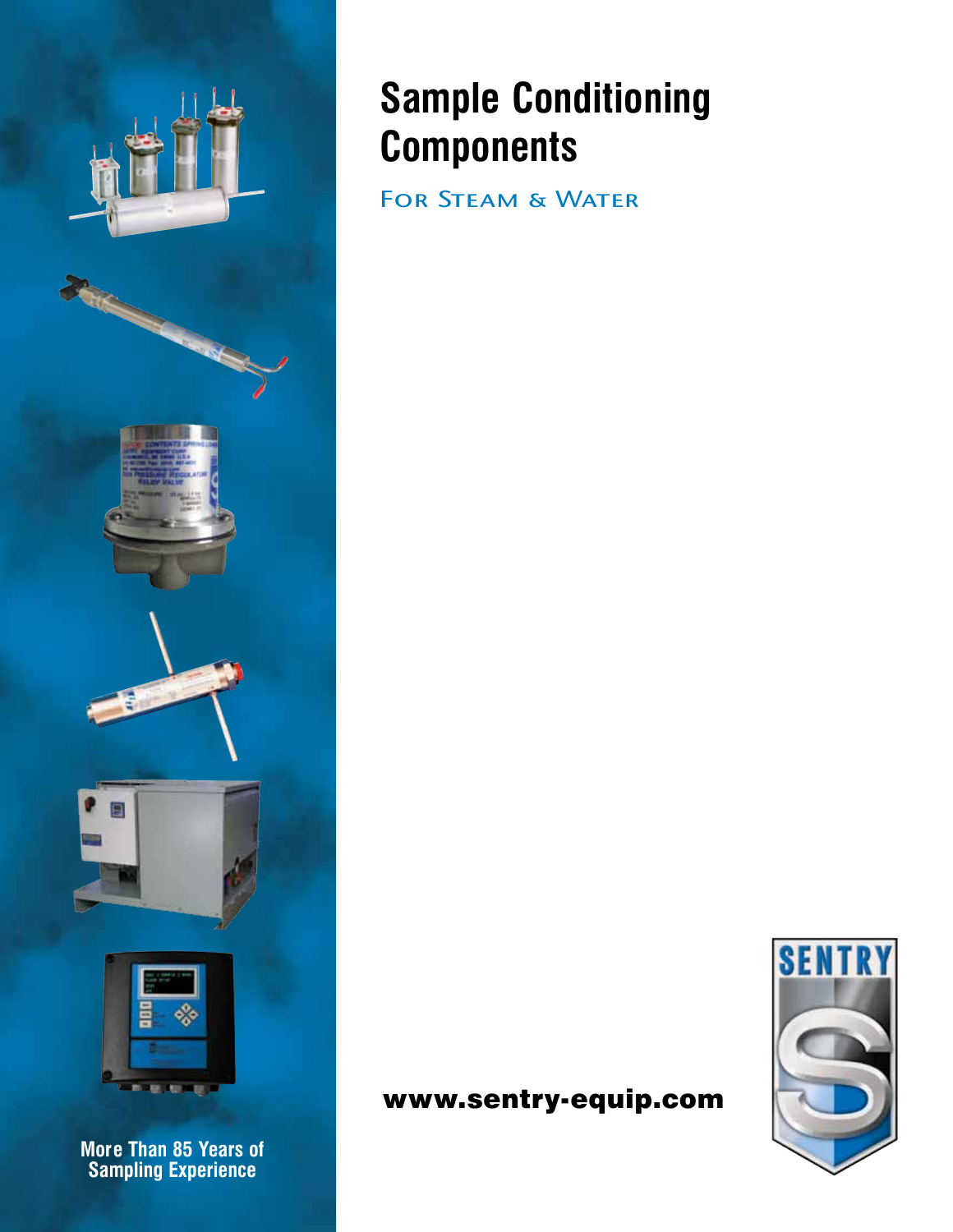The essential elements of<br>
representative sampling are precise temperature, pressure and flow control  $-$  these are at the core of any good sampling system. Sentry Equipment manufactures the largest variety of sampling components available for water, steam and process sampling. Sentry also integrates these components into standard and custom components into standard and custom sampling and analysis systems.

Heavy duty stainless steel construction, other materials available. Over 20 other materials available. Over 20 models to handle any application. ASME/CRN stamp available. **Ask for Bulletin 4.10**

#### SAMPLE COOLERS

Maintain sample temperature at 77°F (25°C). Water or air cooled. Rugged design for power plant environment. design for power plant environment. **Application specific, contact Sentry**

#### VREL® PRESSURE REDUCER

Maintain precise sample pressure to<br>assure proper flow control. Factory set assure proper flow control. Factory set to eliminate unnecessary adjustment of setting. Built-in relief valve to protect

U.S. Pat. No. RE37,153 Reduce high pressures without valve wear. Cleanable in place. Adjustable while in service. **Ask for Bulletin 1.10.1**

#### THERMAL SHUT-OFF VALVE

U.S. Pat. No. 5,826,790

Cation resin columns designed<br>specifically for power plants. Complete panels to measure specific, cation, and degassed conductivity or any individual measurement. Custom analysis panels including degassed conductivity, DO, and corrosion product sampling. and corrosion product sampling. **Ask for Bulletins 6.1.1 (resin column) & 1.43.1 (degassed panel)**

### SAMPLE SEQUENCER™

Shuts down high temperature sample in less than 5 seconds. Protects analyzers and operators. **Ask for Bulletin 13.1.1**

#### TEMPERATURE CONTROL UNIT

Time share several streams with one<br>analyzer. Operates with either batch analyzer. Operates with either batch type or continuous reading analyzers. **Ask for Bulletin 5.5.10**

No cross contamination. Continuous<br>sample flow in all lines. sample flow in all lines. **Ask for Bulletin 5.5.20**

### Corrosion Products **SAMPLER**

Identify and quantify corrosion<br>throughout the thermal cycle. Portable throughout the thermal cycle. Portable or panel mount versions available. **Ask for Bulletin 11.1**

#### BACK PRESSURE REGULATOR/RELIEF VALVE

analyzers. **Ask for Bulletin 9.1.1**

#### CATION CONDUCTIVITY ACCESSORIES

## MANIFOLD VALVE

U.S. Pat. No. 5,469,751

# Components For Precise Sample Conditioning



*To learn more about sample conditioning and to download referenced bulletins visit us at:*

www.sentry-equip.com